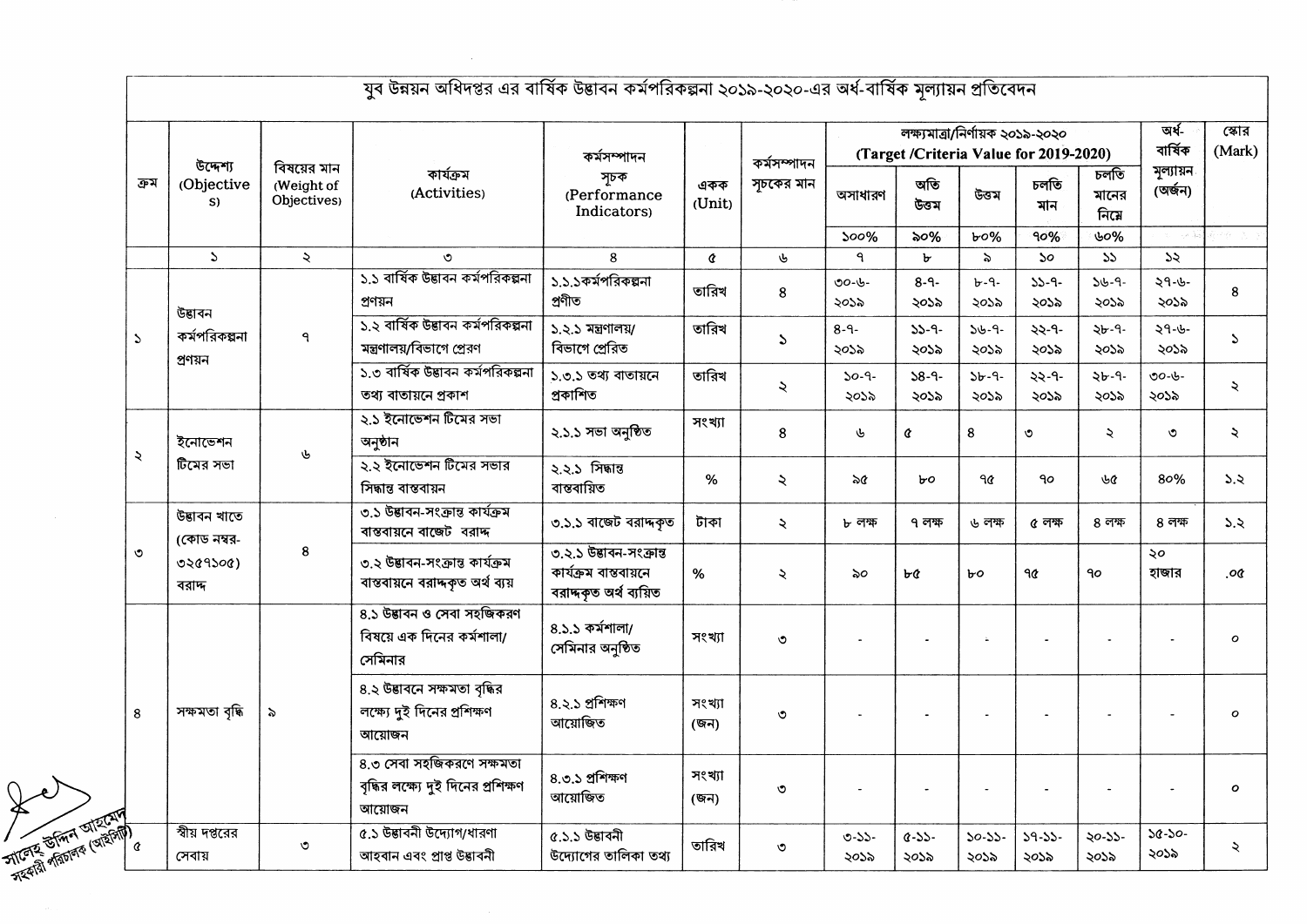|                                              |                                                                                  |                                          |                                                                                                   | কৰ্মসম্পাদন                                                                         |                | কৰ্মসম্পাদন          | লক্ষ্যমাত্রা/নির্ণায়ক ২০১৯-২০২০<br>(Target /Criteria Value for 2019-2020) |                     |                                   |                             |                       | অৰ্ধ-<br>বাৰ্ষিক     | স্কোর<br>(Mark) |
|----------------------------------------------|----------------------------------------------------------------------------------|------------------------------------------|---------------------------------------------------------------------------------------------------|-------------------------------------------------------------------------------------|----------------|----------------------|----------------------------------------------------------------------------|---------------------|-----------------------------------|-----------------------------|-----------------------|----------------------|-----------------|
| ক্ৰম                                         | উদ্দেশ্য<br>(Objective<br>S)                                                     | বিষয়ের মান<br>(Weight of<br>Objectives) | কাৰ্যক্ৰম<br>(Activities)                                                                         | সূচক<br>(Performance<br>Indicators)                                                 | একক<br>(Unit)  | সূচকের মান           | অসাধারণ                                                                    | অতি<br>উত্তম        | উত্তম                             | চলতি<br>মান                 | চলতি<br>মানের<br>নিমে | মূল্যায়ন<br>(অৰ্জন) |                 |
|                                              |                                                                                  |                                          |                                                                                                   |                                                                                     |                |                      | $500\%$                                                                    | ৯০%                 | $b$ 0%                            | 90%                         | ৬০%                   |                      |                 |
|                                              | $\mathbf{r}$                                                                     | $\mathbf{z}$                             | $\circ$                                                                                           | 8                                                                                   | ¢              | ৬                    | ٩                                                                          | ь                   | $\epsilon$                        | $\mathcal{S}^{\mathcal{O}}$ | 55                    | $\mathcal{Z}$        |                 |
|                                              | উদ্ভাবনী<br>ধারণা/<br>উদ্যোগ<br>আহবান,<br>যাচাই-বাছাই-<br>সংক্রান্ত<br>কাৰ্যক্ৰম |                                          | ধরণাগুলো যাচাই-বাছাইপূর্বক<br>তালিকা তথ্য বাতায়নে প্রকাশ                                         | বাতায়নে প্রকাশিত                                                                   |                |                      |                                                                            |                     |                                   |                             |                       |                      |                 |
| ৬                                            | উত্তাবনী<br>উদ্যোগের<br>পাইলটিং                                                  | ٩                                        | ৬.১ ন্যূনতম একটি উদ্ভাবনী<br>উদ্যোগের পাইলটিং বাস্তবায়নের<br>সরকারি আদেশ জারি                    | ৬.১.১ পাইলটিং<br>বাস্তবায়নের আদেশ<br>জারিকৃত                                       | তারিখ          | 8                    | $32-32-$<br>২০১৯                                                           | $28 - 52 -$<br>২০১৯ | $\mathcal{O}O -$<br>$33-$<br>২০১৯ | $00 - 05 -$<br>২০২০         | $30 - 3 -$<br>২০২০    | $08-32-$<br>২০১৯     | 8               |
|                                              | বান্তবায়ন                                                                       |                                          | ৬.২ উদ্ভাবনী উদ্যোগের পাইলটিং<br>বাস্তবায়ন মূল্যায়ন                                             | ৬.২.১ পাইলটিং<br>বাস্তবায়ন মূল্যায়িত                                              | তারিখ          | ৩                    | $5 - 00 -$<br>২০২০                                                         | $Q - Q -$<br>২০২০   | $50 - 0 -$<br>২০২০                | $30 - 0 -$<br>২০২০          | $52 - 0 -$<br>২০২০    |                      | $\mathbf{o}$    |
| ٩                                            | উদ্ভাবন<br>প্ৰদৰ্শনী<br>(শোকেসিং)                                                | ৬                                        | ৭.১ ন্যূনতম একটি উদ্ভাবন<br>মন্ত্ৰণালয়/বিভাগ কৰ্তৃক<br>আয়োজিত প্ৰদৰ্শনীতে<br>(শোকেসিং) অংশগ্ৰহণ | ৭.১.১ আয়োজিত<br>উদ্ভাবন প্ৰদৰ্শনীতে<br>অংশগ্ৰহণ                                    | তারিখ          | ৬                    | $30 - 00 -$<br>২০২০                                                        | $22 - 6 -$<br>২০২০  | ২৯-৫-<br>২০২০                     | $30 - 6 -$<br>২০২০          | $38 - 6 -$<br>২০২০    |                      | о               |
| $\mathbf{b}$                                 | উত্তাবনী<br>উদ্যোগ<br>আঞ্চলিক ও<br>জাতীয় পর্যায়ে<br>বান্তবায়ন                 | $\mathsf{P}$                             | ৮.১ ন্যুনতম একটি উদ্ভাবনী<br>উদ্যোগ আঞ্চলিক/ জাতীয় পর্যায়ে<br>বান্তবায়ন                        | ৮.১.১ বাস্তবায়নের জন্য<br>অফিস আদেশ জারিকৃত                                        | তারিখ          | $\mathsf{P}$         | $30 - 6 -$<br>২০২০                                                         | $36 - 6 -$<br>২০২০  | ২০-৬-<br>২০২০                     | ২৫-৬-<br>২০২০               | ৩০-৬-<br>২০২০         |                      | $\mathbf o$     |
| সার্টেহ উদ্দিন আহমেদ<br>সার্টেহ উদ্দিন আহমেদ | স্বীকৃতি বা<br>প্ৰণোদনা                                                          | $\geqslant$                              | ৯.১ উদ্ভাবকগণকে প্রশংসাসূচক<br>উপ-আনুষ্ঠানিক পত্র/সনদপত্র<br>/ক্রেস্ট/ পুরস্কার প্রদান            | ৯.১.১ প্রশংসাসূচক<br>উপ-আনুষ্ঠানিক পত্ৰ/<br>সনদপত্ৰ /ক্ৰেস্ট/<br>পুরস্কার প্রদানকৃত | সংখ্যা<br>(জন) | 8                    | ¢                                                                          | $\bf8$              | ৩                                 |                             |                       |                      | $\mathbf{o}$    |
|                                              | প্ৰদান                                                                           |                                          | ৯.২ উদ্ভাবকগণকে দেশে শিক্ষা<br>সফর/প্রশিক্ষণ /নলেজ শেয়ারিং<br>প্রোগ্রামে প্রেরণ                  | ৯.২.১ শিক্ষা সফর/<br>প্ৰশিক্ষণ/নলেজ<br>শেয়ারিং প্রোগ্রামে                          | সংখ্যা<br>(জন) | $\boldsymbol{\zeta}$ | ৮                                                                          | ىل                  | 8                                 |                             |                       |                      | $\mathbf{o}$    |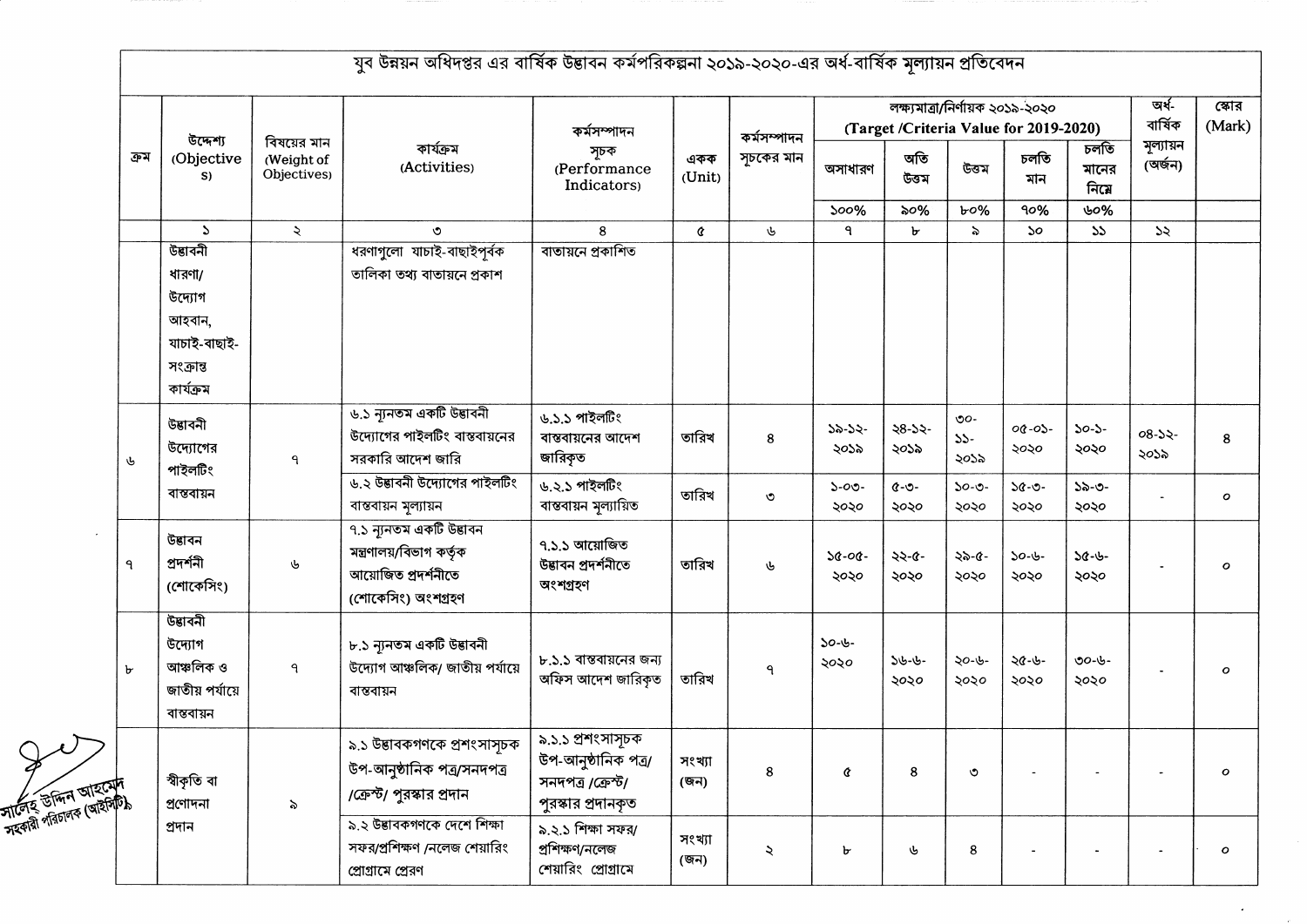|      | উদ্দেশ্য<br>(Objective<br>S)         | বিষয়ের মান<br>(Weight of<br>Objectives) | কাৰ্যক্ৰম<br>(Activities)                                                                                                   | কৰ্মসম্পাদন<br>সূচক<br>(Performance<br>Indicators)                    | একক<br>(Unit)   | কর্মসম্পাদন<br>সূচকের মান | লক্ষ্যমাত্ৰা/নিৰ্ণায়ক ২০১৯-২০২০<br>(Target /Criteria Value for 2019-2020) |                     |                       |                             |                       | অৰ্ধ-<br>বাৰ্ষিক     | স্কোর<br>(Mark)      |
|------|--------------------------------------|------------------------------------------|-----------------------------------------------------------------------------------------------------------------------------|-----------------------------------------------------------------------|-----------------|---------------------------|----------------------------------------------------------------------------|---------------------|-----------------------|-----------------------------|-----------------------|----------------------|----------------------|
| ক্রম |                                      |                                          |                                                                                                                             |                                                                       |                 |                           | অসাধারণ                                                                    | অতি<br>উত্তম        | উত্তম                 | চলতি<br>মান                 | চলতি<br>মানের<br>নিমে | মূল্যায়ন<br>(অৰ্জন) |                      |
|      |                                      |                                          |                                                                                                                             |                                                                       |                 |                           | 500%                                                                       | ৯০%                 | b0%                   | 90%                         | ৬০%                   |                      |                      |
|      | $\mathcal{L}$                        | $\ddot{\mathcal{L}}$                     | $\circ$                                                                                                                     | 8                                                                     | ¢               | ৬                         | ٩                                                                          | $\mathbf{r}$        | $\delta$              | $\mathcal{S}^{\mathcal{O}}$ | 55                    | 55                   |                      |
|      |                                      |                                          |                                                                                                                             | প্ৰেরিত                                                               |                 |                           |                                                                            |                     |                       |                             |                       |                      |                      |
|      |                                      |                                          | ৯.৩ উদ্ভাবন কার্যক্রমের সঙ্গে<br>সম্পুক্ত কৰ্মকৰ্তাগণকে বিদেশে<br>শিক্ষা সফর/ প্রশিক্ষণ /নলেজ<br>শেয়ারিং প্রোগ্রামে প্রেরণ | ৯.৩.১ শিক্ষা সফর/<br>প্ৰশিক্ষণ/নলেজ<br>শেয়ারিং প্রোগ্রামে<br>প্ৰেরিত | সংখ্যা<br>(জন)  | $\circ$                   |                                                                            |                     |                       |                             |                       |                      | $\mathcal{O}$        |
|      |                                      |                                          | ১০.১ ইনোভেশন টিমের পর্ণাঙ্গ<br>তথ্যসহ বছরভিত্তিক উদ্ভাবনের<br>সকল তথ্য আপলোড/<br>হালনাগাদকরণ                                | ১০.১.১ উদ্ভাবনের তথ্য<br>আপলোডকৃত/<br>হালনাগাদকৃত                     | নিয়মিত<br>(% ) | 8                         | ১০০                                                                        | ৯০                  | $b$ o                 | $90^{\circ}$                | ৬০                    | 500%                 | 8                    |
| 50   | তথ্য<br>বাতায়নহালনা<br>গাদকরণ       | ৮                                        | ১০.২ বছরভিত্তিক পাইলট ও<br>বাস্তবায়িত সেবা সহজিকরণের<br>তথ্য আপলোড/ হালনাগাদকরণ                                            | ১০.২.১ সেবা<br>সহজিকরণের তথ্য<br>আপলোড/<br>হালনাগাদকত                 | %               | ২                         | 500                                                                        | ৯০                  | ЪO                    | 90                          | ৬০                    | $500\%$              | $\ddot{\mathcal{L}}$ |
|      |                                      |                                          | ১০.৩ ৰাস্তবায়িত ডিজিটাল-<br>সেবার তথ্য আপলোড/<br>হালনাগাদকরণ                                                               | ১০.৩.১ ডিজিটাল-<br>সেবার তথ্য আপলোড/<br>হালনাগাদকৃত                   | %               | $\ddot{\mathbf{z}}$       | ১০০                                                                        | ৯০                  | bo                    | $90^{\circ}$                | ৬০                    | $500\%$              | $\lambda$            |
| 55   | ডিজিটাল<br>সেবা তৈরি ও<br>বান্তবায়ন | 8                                        | ১১.১ ন্যুনতম একটি ডিজিটাল<br>সেবা তৈরি ও বাস্তবায়ন করা                                                                     | ১১.১.১ একটি ডিজিটাল<br>সেবা বাস্তবায়িত                               | তারিখ           | 8                         | $38 - 3 -$<br>২০২০                                                         | $30 - 0 -$<br>২০২০  | ৩১-৩-<br>২০২০         | $00 - 8 -$<br>২০২০          | ৩০-৫-<br>২০২০         | ২৯-১২-<br>২০১৯       | 8                    |
|      |                                      |                                          | ১২.১ ন্যনতম একটি সেবা পদ্ধতি<br>সহজিকরণের পাইলটিং বাস্তবায়ন                                                                | ১২.১.১ সহজিকরণের<br>পাইলটিং বাস্তবায়নের<br>অফিস আদেশ জারিকত          | তারিখ           | 8                         | $30 - 50 -$<br>২০১৯                                                        | ২০-১০-<br>২০১৯      | ২৪-<br>$50 -$<br>২০১৯ | ২৮-১০-<br>২০১৯              | $00 - 50 -$<br>২০১৯   | ২৫-০৬-<br>২০১৯       | 8                    |
| 55   | সেবা<br>সহজিকরণ                      |                                          | ১২.২ ন্যনতম একটি সেবা পদ্ধতি<br>সহজিকরণ সারাদেশে সম্প্রসারণ/<br>রেপ্লিকেশন                                                  | ১২.২.১ সেবা<br>সহজিকরণ বাস্তবায়নে<br>চুড়ান্ত অফিস আদেশ<br>জারিকৃত   | তারিখ           | 8                         | $30 - 08 -$<br>২০২০                                                        | $00 - 8 -$<br>২০২০  | $30 - 0 -$<br>২০২০    | $0 - 0 -$<br>২০২০           | $30 - 6 -$<br>২০২০    |                      | $\mathbf{o}$         |
| ১৩   | পরিবীক্ষণ                            | ٩                                        | ১৩.১ উদ্ভাবনগণের উদ্ভাবনী<br>উদ্যোগ বাস্তবায়ন কর্মপরিকল্পনা                                                                | ১৩.১.১ উদ্ভাবনগণের<br>উদ্ভাবনী উদ্যোগ                                 | তারিখ           | $\circ$                   | $32-32-$<br>২০১৯                                                           | $38 - 52 -$<br>২০১৯ | $\circ$<br>$55 -$     | $Q - 5 -$<br>২০২০           | $50-5-$<br>২০২০       | $35 - 35 -$<br>২০১৯  | ৩                    |